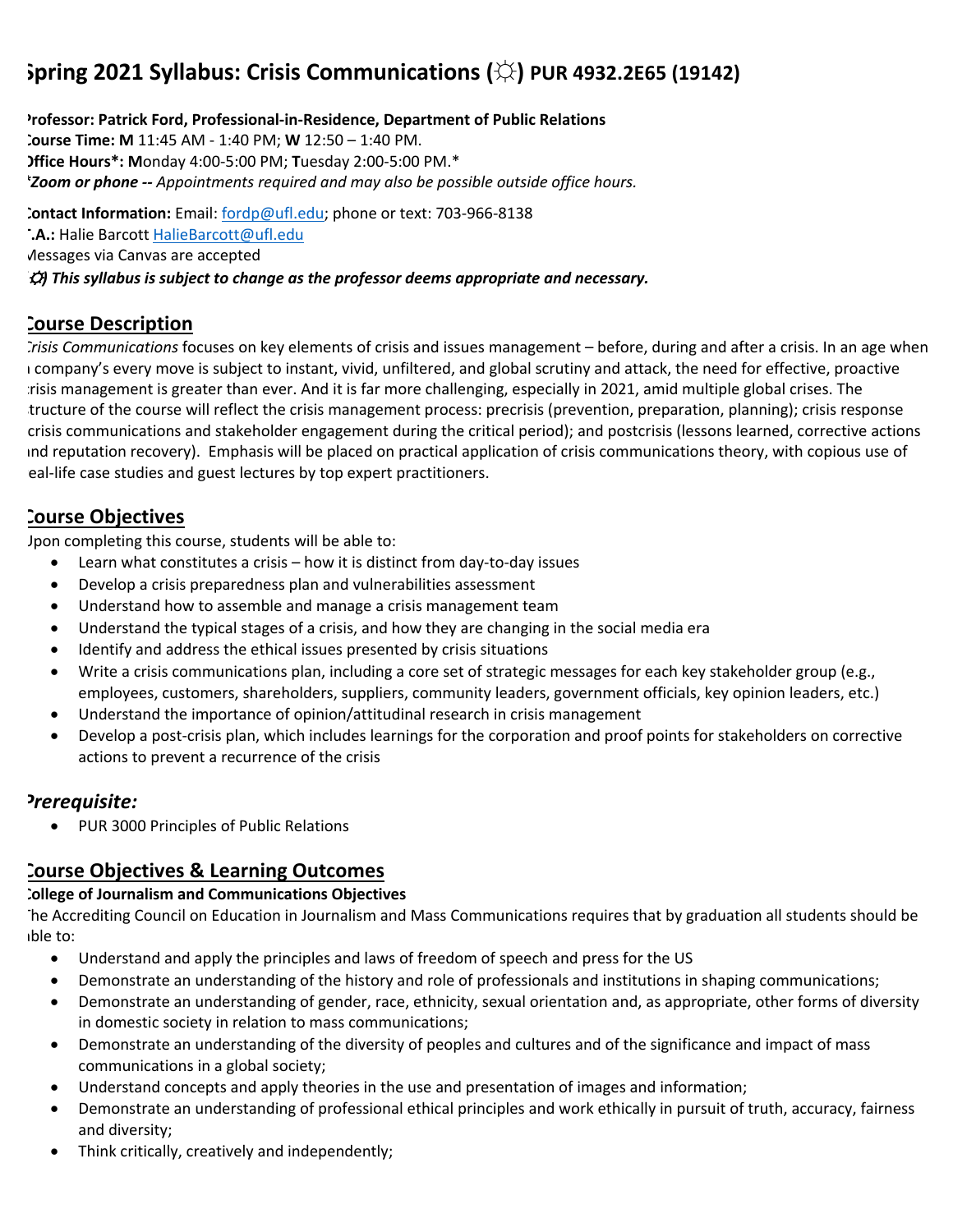- Conduct research and evaluate information by methods appropriate to the communications professions in which they work;
- Write correctly and clearly in forms and styles appropriate for the communications professions, audiences and purposes they serve;
- Critically evaluate their own work and that of others for accuracy and fairness, clarity, appropriate style and grammatical correctness;
- Apply basic numerical and statistical concepts;
- Apply current tools and technologies appropriate for the communications professions in which they work, and to understand the digital world.

# **Readings**

#### **Required Book**

• W. Timothy Coombs, *Ongoing Crisis Communication: Planning, Managing, and Responding* (5<sup>th</sup> ed.). Thousand Oaks: Sage Publications ISBN: 9781544331959

#### **Additional Readings as Assigned**

Students will be expected to be regular readers of free updates from *PRWeek Daily Breakfast Briefing.* **PRWeek is accessible to UF students through the UF George A. Smathers Libraries online database system.** The professor will provide or assign additional reading materials (e.g. media articles or book chapters) over the course of the semester, mostly for additional information but, in some cases, these may be included in the test. Generally, assigned reading (book chapters or other articles) in he syllabus should be read in advance of the class for which they are listed. Be prepared for the professor to call on you in that lass to discuss the assigned readings.

# **Online Course Administration — e-Learning in Canvas**

https://elearning.ufl.edu will be used to administer the course communication, materials (e.g., PowerPoint files, additional eadings, handouts, assignment guidelines, evaluation forms), and grades. For instance, an electronic file of this document is posted on Canvas. You can access the site by using your GatorLink username and password. Please check the site for announcements and/or threads of comments from classmates, and the professor.

# **Course Professionalism**

- The College of Journalism and Communications is a professional school and professional decorum is expected at all times. Therefore, the students, and the professor, adhere to workplace norms for collegial and respectful interaction. Students are expected to log into Zoom on time, not leave early unless prior permission is granted, and wait for the class to end before logging off. *Please note the significant impact of attendance and active participation in your final grade (25% of grade) and be sure to show up and speak up.*
- Students are expected to conduct themselves in an honest, ethical, and courteous manner with classmates and the professor.

# **Course Grades**

The evaluation of coursework will be based on the student's performance in four areas, each of which constitutes a proportion of he final grade. These include: attendance and active participation; an individual assignment (which will include developing a case tudy related to a corporate crisis and presenting it to the class); one group experiential learning project (collaborating with team members and presenting the final report to the class); and a final test.

### **Active Participation: 25%**

• Attendance and active participation are mandatory. Students will be expected to participate in various interactive exercises on real-world crisis situations and to be fully engaged – with live video activated -- at all times unless cleared in advance with the professor. Absences count from the first class following the drop/add period. After due warning, the professor may prohibit further attendance and subsequently assign a lower or failing grade for excessive absences; more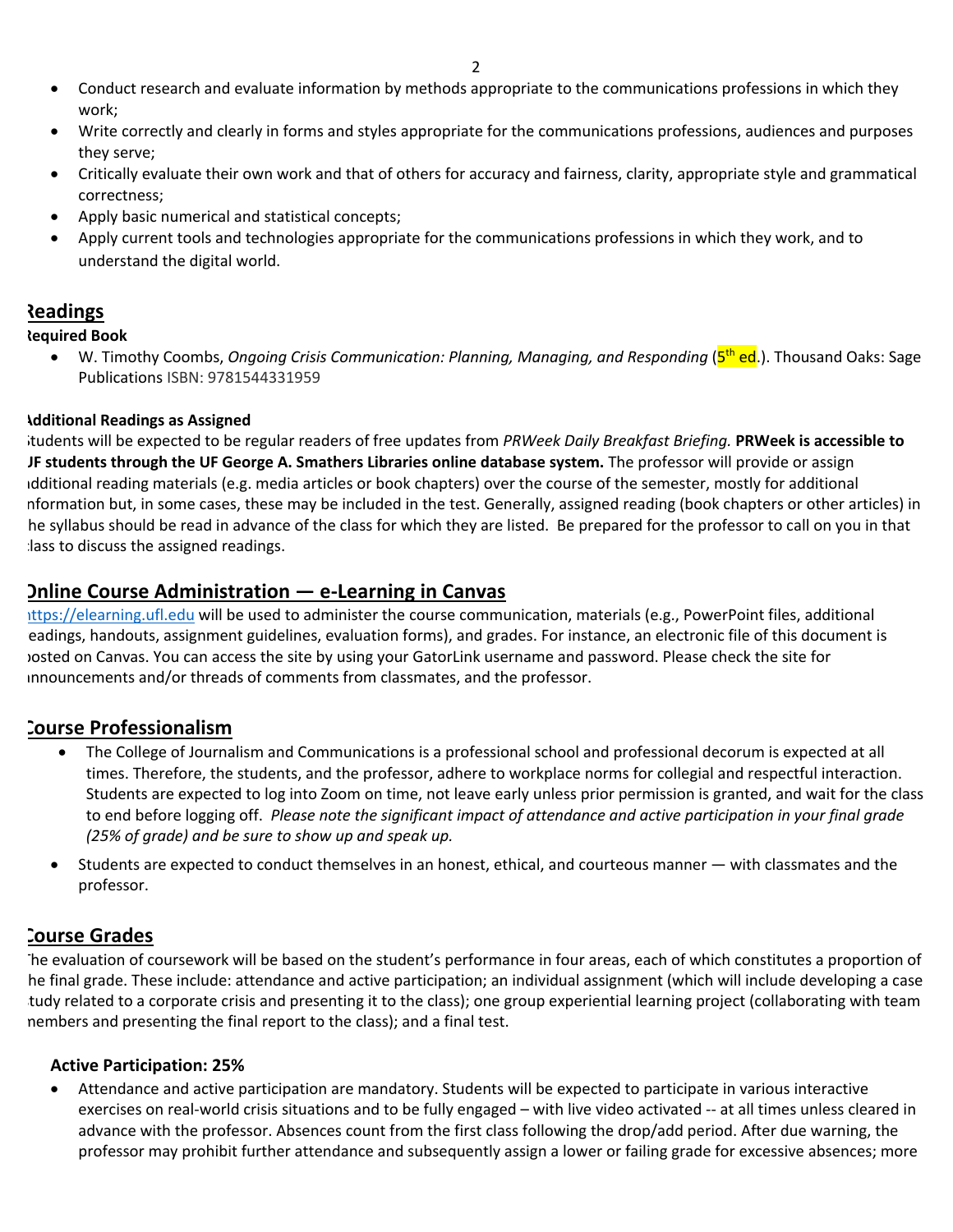than two unexcused absences during the semester will be considered "excessive absences." You are responsible for notifying the professor in advance of the cause of your absence and, if it is due to illness, provide a note from your medical provider. For further information on attendance policy, please consult: https://catalog.ufl.edu/UGRD/academicregulations/attendance-policies/.

#### **Individual Assignment / Case Study 25%**

• Individual assignments will provide an opportunity for you to explore various aspects of crisis and corporate reputation management. The most important will be to prepare a case study on a specific company's handling of a crisis. You will select the company and the case (subject to the professor's approval; it must be a case in which social media was or could have been a factor; and it must not be the company/case being analyzed by your group for the group project). The grade will be based on: case selection – how compelling is the situation and its business impact on the company; a company overview that puts the case in context and provides data and analysis on the potential risks to the company; analysis of how prepared the company appeared to be for rapid response; a comprehensive analysis of how the company engaged with primary and secondary stakeholders through direct engagement, media relations, and social media interaction; style and quality of writing; and quality of a presentation deck accompanying the case study, which may be used in class presentations to illustrate and bring the case to life.

#### **Test: 25%**

• One test will be scheduled. This will be designed to test the students' understanding of key concepts of crisis communication addressed in the course textbook and discussed in class by the professor and/or guest lecturers.

#### **Group Project and Presentation: 25%**

• This group project will require you to work collaboratively with fellow students to develop a comprehensive case study of a consequential crisis for which enough information is publicly available to allow for detailed description and analysis of the company's reputation before the event; the nature and impact of the cause of the crisis; identification of key primary and secondary stakeholders and analysis of how successfully the company engaged with them; the impact of media and social media in causing and/or exacerbating the crisis; and the post-crisis steps the company took to recover from the crisis, to persuade stakeholders they would avoid recurrence of the crisis, and to fully or partially restore the Directions and team assignments will be provided early in the semester.

Grading for the course follows current UF grading policies for assigning grade points (see https://catalog.ufl.edu/ugrad/current/regulations/info/grades.aspx).

*The grading scale for the course is as follows*:

 $93-100 = A$  $90-92 = A$  $38-89 = B +$  $32-87 = B$  $30-81 = B 79 = C +$  $75 - 77 = C$  $70-74 = C$  $69 = D +$  $67 = D$  $\text{Below } 60 = E$ 

*Further information about grades and grading policy may be found at this* link to the university grades and grading policies.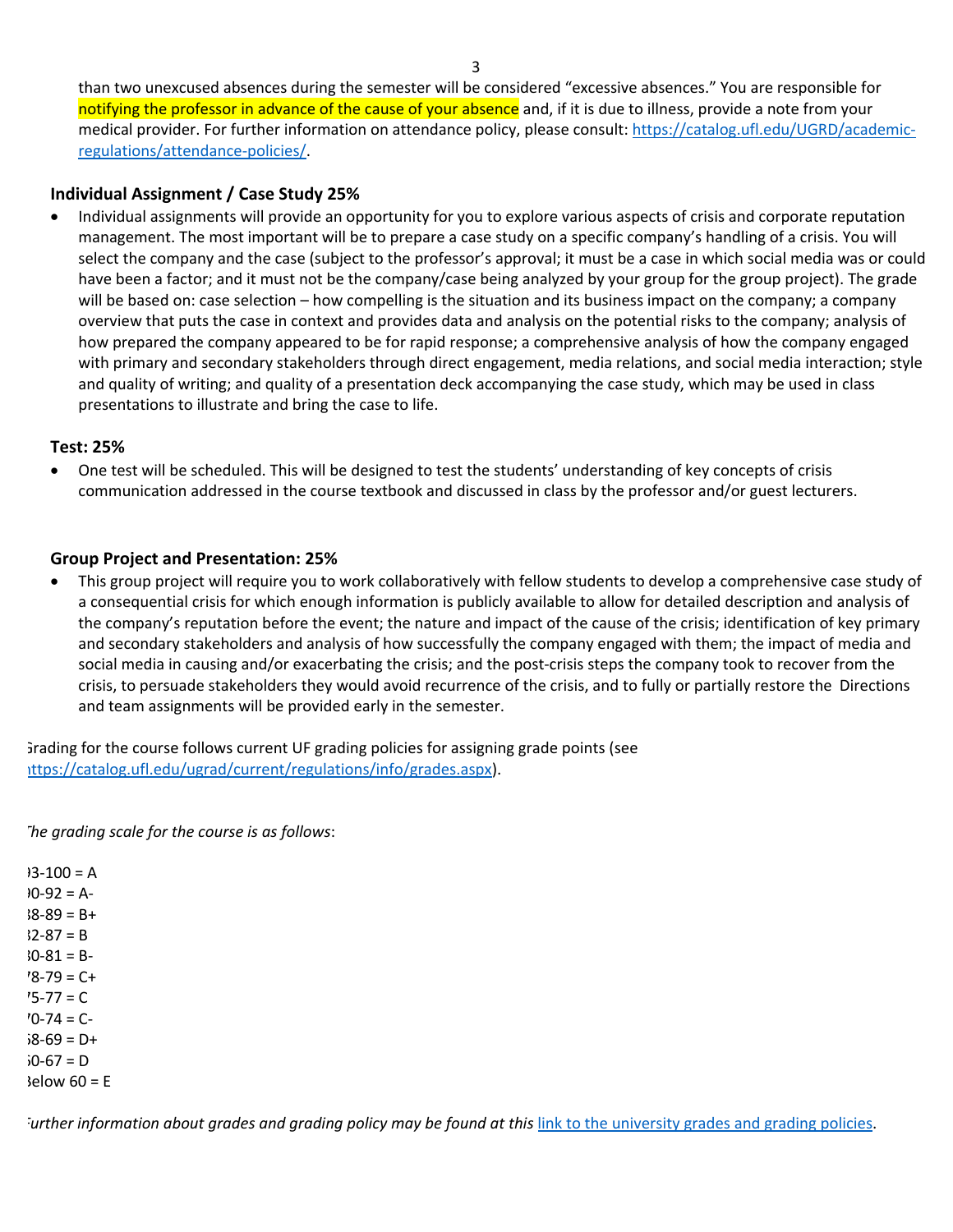# **Online Course Evaluations**

Students are expected to provide professional and respectful feedback on the quality of instruction in this course by completing course evaluations online via GatorEvals. Click here for guidance on how to give feedback in a professional and espectful manner. Students will be notified when the evaluation period opens, and can complete evaluations through the email they receive from GatorEvals, in their Canvas course menu under GatorEvals, or via ufl.bluera.com/ufl/. Summaries of course evaluation results are available to students here.

# **The Honor Pledge**

UF students are bound by The Honor Pledge which states, "We, the members of the University of Florida community, pledge to hold ourselves and our peers to the highest standards of honor and integrity by abiding by the Honor Code. On all work ubmitted for credit by students at the University of Florida, the following pledge is either required or implied: "On my honor, I have neither given nor received unauthorized aid in doing this assignment." The Honor Code specifies a number of behaviors hat are in violation of this code and the possible sanctions. Click here to read the Honor Code. Furthermore, you are obligated to eport any condition that facilitates academic misconduct to appropriate personnel. If you have any questions or concerns, please consult with the instructor or TA in this class.

# **Students Requiring Accommodations**

Students with disabilities who experience learning barriers and would like to request academic accommodations should connect with the disability Resource Center. Click here to get started with the Disability Resource Center. It is important for students to hare their accommodation letter with their instructor and discuss their access needs, as early as possible in the semester.

### **Campus Resources**

#### **Health and Wellness Resources**

- *U Matter, We Care*: If you or someone you know is in distress, please contact umatter@ufl.edu, 352-392-1575, or visit U Matter, We Care website to refer or report a concern and a team member will reach out to the student in distress.
- *Counseling and Wellness Center*: Visit the Counseling and Wellness Center website or call 352-392-1575 for information on crisis services as well as non-crisis services.
- *Student Health Care Center*: Call 352-392-1161 for 24/7 information to help you find the care you need, or visit the Student Health Care Center website.
- *University Police Department*: Visit UF Police Department website or call 352-392-1111 (or 9-1-1 for emergencies).
- *UF Health Shands Emergency Room / Trauma Center:* For immediate medical care call 352-733-0111 or go to the emergency room at 1515 SW Archer Road, Gainesville, FL 32608; Visit the UF Health Emergency Room and Trauma Center website.

#### **Academic Resources**

- *E-learning technical support*: Contact the UF Computing Help Desk at 352-392-4357 or via e-mail at helpdesk@ufl.edu.
- *Career Connections Center*: Reitz Union Suite 1300, 352-392-1601. Career assistance and counseling services.
- *Library Support*: Various ways to receive assistance with respect to using the libraries or finding resources.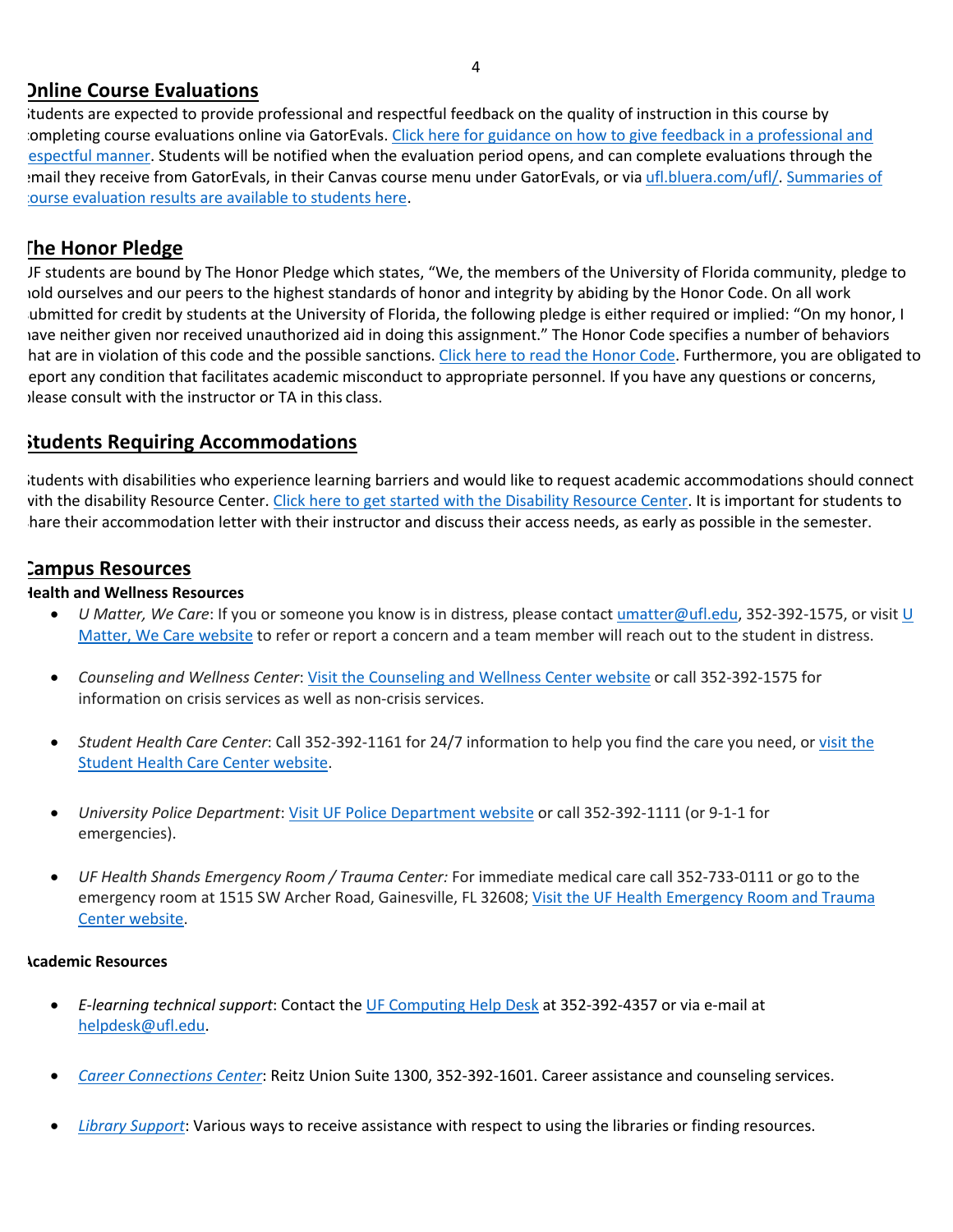- *Teaching Center*: Broward Hall, 352-392-2010 or to make an appointment 352- 392-6420. General study skills and tutoring.
- *Writing Studio:* 2215 Turlington Hall*,* 352-846-1138. Help brainstorming, formatting, and writing papers.
- *Student Complaints On-Campus*: Visit the Student Honor Code and Student Conduct Code webpage for more information.
- *On-Line Students Complaints*: View the Distance Learning Student Complaint Process.

#### **Other Important Notes**

- We will have both Zoom and face-to-face instructional sessions to accomplish the student learning objectives of this course. In response to COVID-19, the following policies and requirements are in place to maintain your learning environment and to enhance the safety of our in-classroom interactions.
	- $\circ$  You are required to wear approved face coverings at all times during class and within buildings. Following and enforcing these policies and requirements are all of our responsibility. Failure to do so will lead to a report to the Office of Student Conduct and Conflict Resolution.
	- o This course has been assigned a physical classroom with enough capacity to maintain physical distancing (6 feet between individuals) requirements. Please utilize designated seats and maintain appropriate spacing between students. Please do not move desks or stations.
	- o Sanitizing supplies are available in the classroom if you wish to wipe down your desks prior to sitting down and at the end of the class.
	- o Follow your instructor's guidance on how to enter and exit the classroom. Practice physical distancing to the extent possible when entering and exiting the classroom.
	- $\circ$  If you are experiencing COVID-19 symptoms (Click here for guidance from the CDC on symptoms of coronavirus), please use the UF Health screening system and follow the instructions on whether you are able to attend class. Click here for UF Health guidance on what to do if you have been exposed to or are experiencing Covid-19 symptoms.
		- § Course materials will be provided to you with an excused absence, and you will be given a reasonable amount of time to make up work. Find more information in the university attendance policies.
- *Our class sessions may be audio/visually recorded* for students in the class to refer back and for enrolled students who are unable to attend live. Students who participate with their camera engaged or utilize a profile image are agreeing to have their video or image recorded. If you are unwilling to consent to have your profile or video image recorded, be sure to keep your camera off and do not use a profile image. Likewise, students who un-mute during class and participate orally are agreeing to have their voices recorded. If you are not willing to consent to have your voice recorded during class, you will need to keep your mute button activated and communicate exclusively using the "chat" feature, which allows students to type questions and comments live. The chat will not be recorded or shared. As in all courses, unauthorized recording and unauthorized sharing of recorded materials is prohibited.
- The professor reserves the right to make changes, if necessary, to the grading system, schedule, or other matters pertaining to the class.
- The professor may be reached via email (fordp@ufl.edu), telephone (352-294-0493) or text (703-966-8138). Please be aware that the professor may not be able to respond immediately to your communication. As a rule, allow up to 24 hours for a response. Therefore, barring an emergency situation, it is advisable to contact the professor well in advance of a quiz or a deadline in order to give the professor adequate time to respond.
- Students are not permitted to bring guests to class unless special arrangements have been made with the professor prior to class.
- If you notice yourself having trouble in the course, it is crucial that you see the professor immediately. Please feel free to approach the professor about any concerns or comments you might have about this class. Ideally, every student in the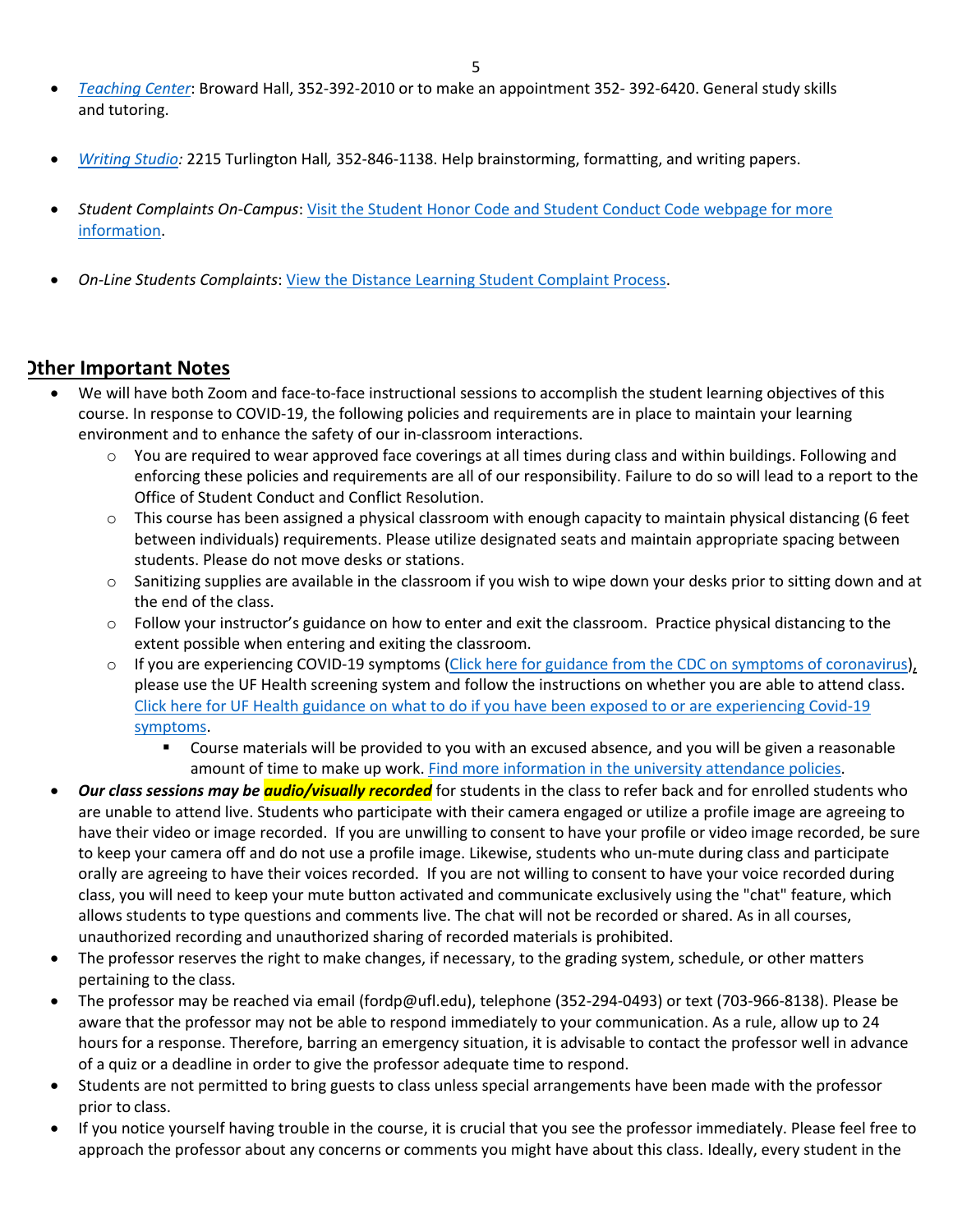class should plan to have at least one 1:1 meeting with the professor in his office or on Zoom during the course of the semester.

- Any evidence of plagiarism or cheating will result in an "E" for the course and possible disciplinary action.
- Do not submit the same work to more than one class without prior written permission from both professors. Do not adapt work from another class for this class without my prior written permission.
- Do not adapt someone else's work and submit it as your own. This course requires original work, created at this time, for this purpose.
- Spelling counts, as do grammar, punctuation and professional presentation techniques. If you need extra help with presentation skills, arrange an appointment with the professor.
- An assignment turned in past the deadline may be penalized one letter grade for each weekday it is late. This is a business where deadlines count.
- In addition to the required and recommended readings, you are expected to maintain comprehensive class notes because class lectures often contain information that is not contained in the readings. You will be quizzed on this information. *If you miss a class, it is your responsibility to get briefed by another student on the content covered in the class.*
- Misspelling company or agency names during exercises will result in a letter grade deduction. Check your work!

#### **Course Schedule**

#### **\*Readings are to be done BEFORE the date listed below\***

- **M. Jan 11** Course overview and introductions
	- Interactive crisis response exercise
	- Importance of ethical conduct (Page Principles)
	- Group and individual assignment details
- **W. Jan 13** Interactive review: "A Need for More Crisis Management Knowledge"
	- Read: Chapter 1, *Ongoing Crisis Communication: Planning, Managing, and Responding*
	- Outline of three-stage approach
	- Importance of crisis management

| Л. Jan 18         | Holiday: Martin luther King, Jr. Day $-$ no class today                                                                                                                                                                                                                              |
|-------------------|--------------------------------------------------------------------------------------------------------------------------------------------------------------------------------------------------------------------------------------------------------------------------------------|
| <b>V. Jan 20</b>  | Guest lecture: Paula Buchanan, Principal, PRB 4 Me Consulting<br>"#SciComm: Transforming Technical, Scientific Knowledge to Stakeholders During a Crisis"                                                                                                                            |
| <b>A. Jan 25</b>  | Interactive review: Risk management, crisis prevention and crisis mitigation<br>Read: Ch. 2-3, Ongoing Crisis Communication<br>$\bullet$<br>"Enterprise Risk Management" (ch.2)<br>٠<br>"Building Crisis Resistant Organizations" (ch.3)<br>$\bullet$                                |
| <b>V. Jan 27</b>  | Lecture: Stakeholder theory as it relates to corporate reputation and resilience<br>Interactive review: "Stakeholder Engagement – Creating and Sustaining Advocacy"<br>Read ch. 5, New Era of the CCO (copies posted on Canvas Files)<br>Ted Talk on stakeholder theory<br>$\bullet$ |
| $\Lambda$ . Feb 1 | Guest lecture: Scott Farrell, President, Global Corporate Practice, Golin<br>Interactive crisis simulation                                                                                                                                                                           |
| <b>N.</b> Feb 3   | Interactive Review: Crisis Preparing (part 1)                                                                                                                                                                                                                                        |

• Vulnerability assessments and scenario planning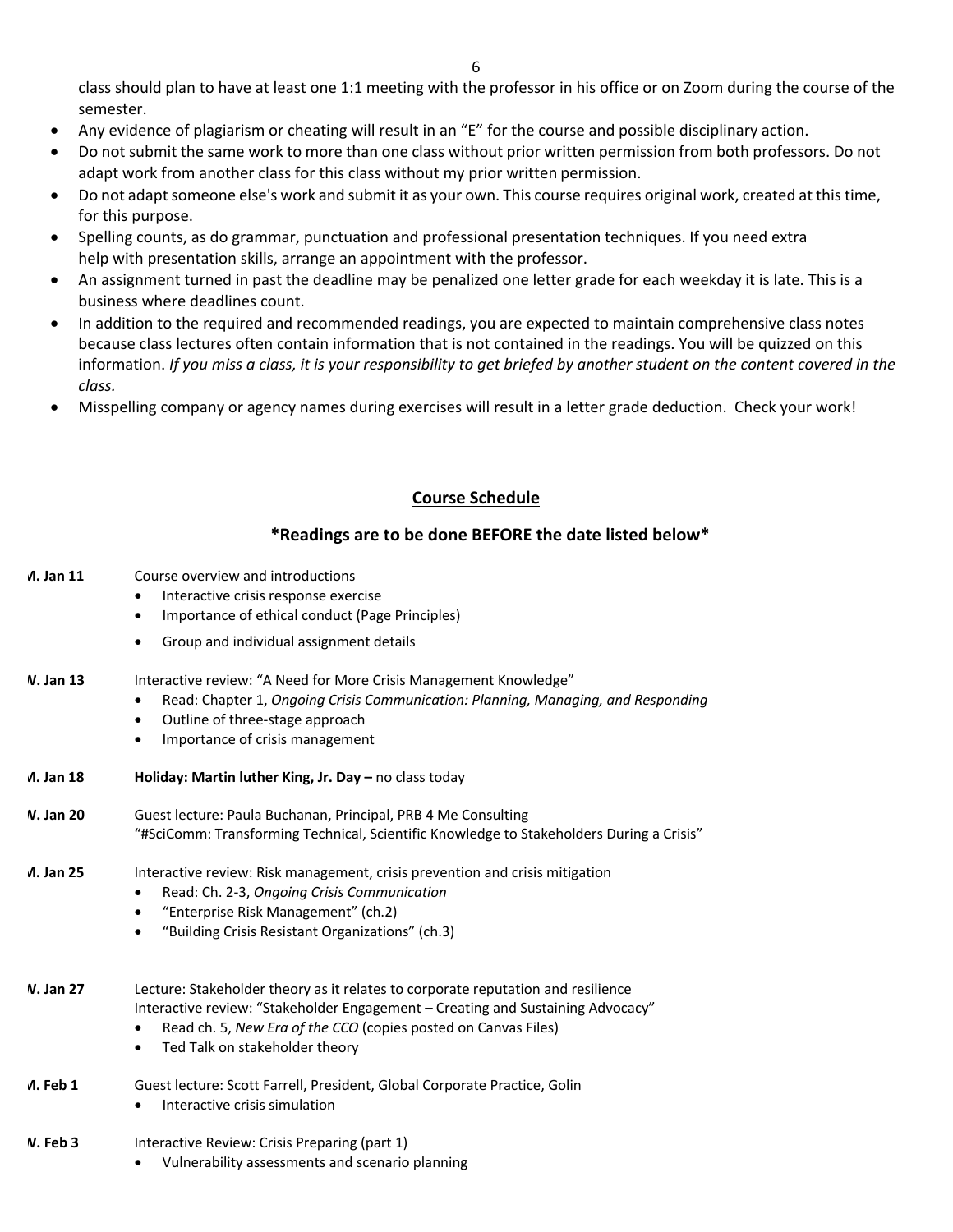- Selecting and training the crisis management team (CMT)
- Read: Ch. 4, *Ongoing Crisis Communication*

| ለ. Feb 8                | Guest lecture: Karen Doyne, Principal, Doyne Strategies<br>"Practitioner's Perspective from the Front Lines"<br>Individual case study assignment due<br>Student case study presentations<br>$\bullet$                   |
|-------------------------|-------------------------------------------------------------------------------------------------------------------------------------------------------------------------------------------------------------------------|
| V. Feb 10               | Student case study presentations (continued)                                                                                                                                                                            |
| Л. Feb 15               | Interactive Review: Crisis Preparing (part 2)<br>Developing a Crisis Communication Plan<br>$\bullet$<br>Stakeholders and Preparation<br>$\bullet$<br>Read: Ch. 5, Ongoing Crisis Communication<br>$\bullet$             |
| V. Feb 17               | Student individual case study presentations (continued)                                                                                                                                                                 |
| Л. Feb 22               | Guest lecture: Vanessa Wakeman, CEO, The Wakeman Agency<br>Student individual case study presentations (continued)                                                                                                      |
| <b>V. Feb 24</b>        | Student individual case study presentations (continued)                                                                                                                                                                 |
| ่ A. Mar 1              | Guest lecture: Chris Chiames, CCO, Carnival Cruise Lines<br>"Sustaining Reputation During a Global Pandemic"<br>Student individual case study presentations                                                             |
| V. Mar 3                | Student individual case study presentations                                                                                                                                                                             |
| ่ A. Mar 8              | Interactive Review: Crisis Responding<br>The need for speed<br>٠<br>Speaking with one voice<br>٠<br>Transparency<br>$\bullet$<br>Strategic focus<br>$\bullet$<br>Read: Ch. 7, Ongoing Crisis Communication<br>$\bullet$ |
| <b>V. Mar 10</b>        | Interactive Review: Postcrisis Concerns<br>Read: Ch. 8, Ongoing Crisis Communication<br>$\bullet$                                                                                                                       |
| <b><i>A.</i></b> Mar 15 | Guest lecture: Errol Cockfield, SVP for Communications, MSNBC and NBC News<br>"Key Imperatives for Today's Crisis Communication Professional"                                                                           |
| <b>V. Mar 17</b>        | Crisis du jour<br>Group project breakouts                                                                                                                                                                               |
| Л. Mar 22               | Guest lecture: Chuck Wallington, CCO and CMO, Cone Health<br>"Managing Crises in Healthcare Sector"<br><b>Group Projects Due</b>                                                                                        |
| V Mar 24                | Spring Recharge Day - no class today                                                                                                                                                                                    |
| Л. Mar 29               | Guest lecture: David Albritton, Vice President, Communications, Amazon Web Services<br>"How an Iconic Global Corporation Steps Up Amid Global Crises"                                                                   |